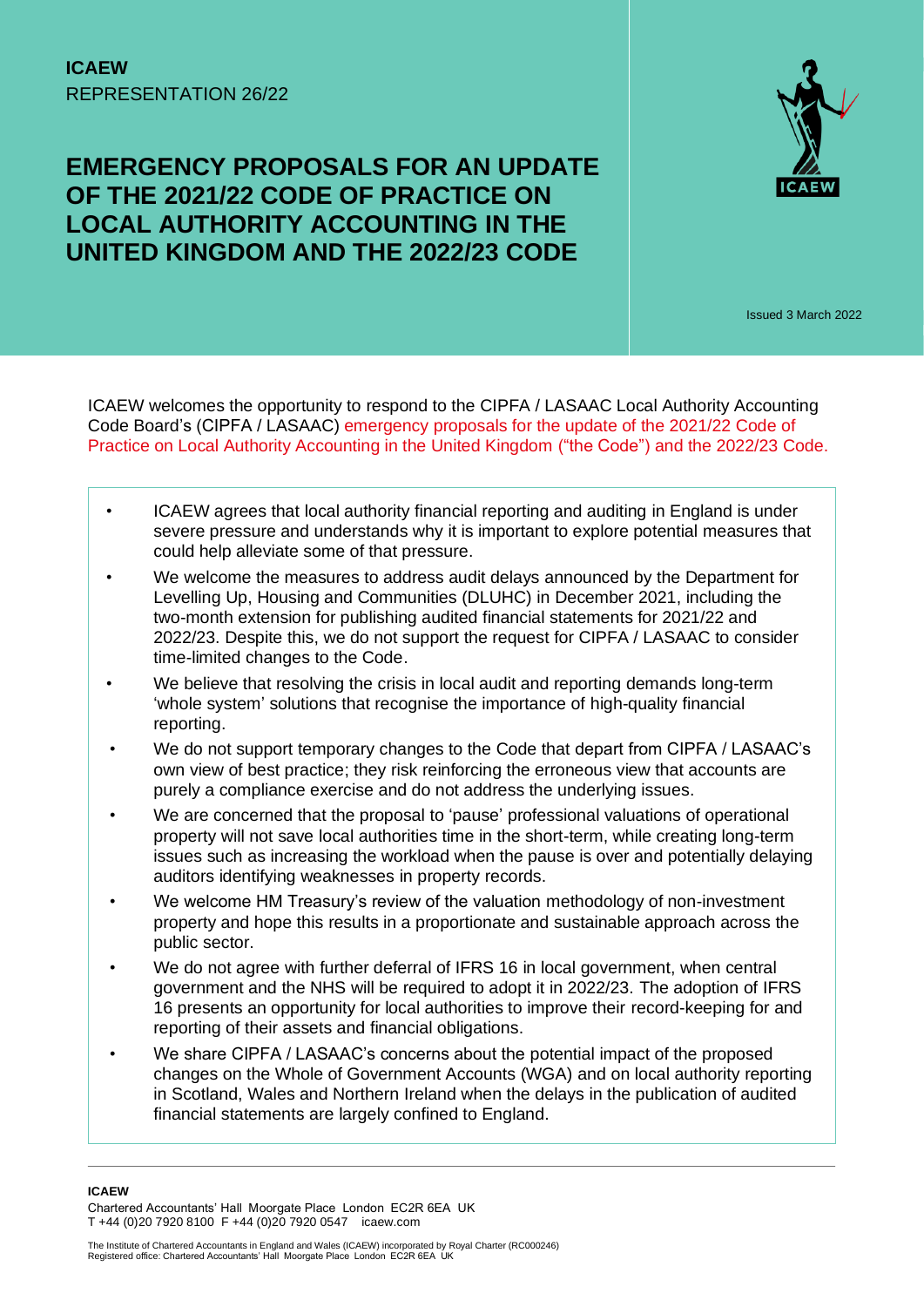- We believe the main opportunity for changes to local authority accounting requirements to play a role in increasing the attractiveness of local audit and investment in finance teams is through providing more relevant and understandable financial statements that are actively used as a tool for accountability and stewardship by councils and councillors.
- We welcome CIPFA / LASAAC's planned project to review the presentation of local authority accounts and urge them to clarify the primary users, redesign how expenditure is disclosed, remove unnecessary divergence from IFRS, and simplify the format of the Code.
- CIPFA / LASAAC's ability to fully tackle the impenetrability of local authority accounts is limited by their remit. We urge other stakeholders to play their part, including DLUHC in bringing forward legislation that enables the decoupling of pension fund accounts from the main local authority accounts.

ICAEW is a world-leading professional body established under a Royal Charter to serve the public interest. In pursuit of its vision of a world of strong economies, ICAEW works with governments, regulators and businesses and it leads, connects, supports and regulates more than 157,800 chartered accountant members in over 147 countries. ICAEW members work in all types of private and public organisations, including public practice firms, and are trained to provide clarity and rigour and apply the highest professional, technical and ethical standards.

As a regulator of the accountancy and audit profession, ICAEW is currently the largest Recognised Supervisory Body (RSB) for local audit in England. We have nine firms and over 90 KAPs registered under the Local Audit and Accountability Act 2014.

ICAEW's Public Sector team supports members working in and with the public sector to deliver public priorities and sustainable public finances, including over 9,000 in ICAEW's Public Sector Community. ICAEW engages with policy makers, public servants and others to promote the need for effective financial management, audit and assurance, financial reporting and governance and ethics across the public sector to ensure public money is spent wisely.

© ICAEW 2022

All rights reserved.

• it is appropriately attributed, replicated accurately and is not used in a misleading context;

• the source of the extract or document is acknowledged and the title and ICAEW reference number are quoted.

Where third-party copyright material has been identified application for permission must be made to the copyright holder. For more information, please contact: representations@icaew.com

This document may be reproduced without specific permission, in whole or part, free of charge and in any format or medium, subject to the conditions that: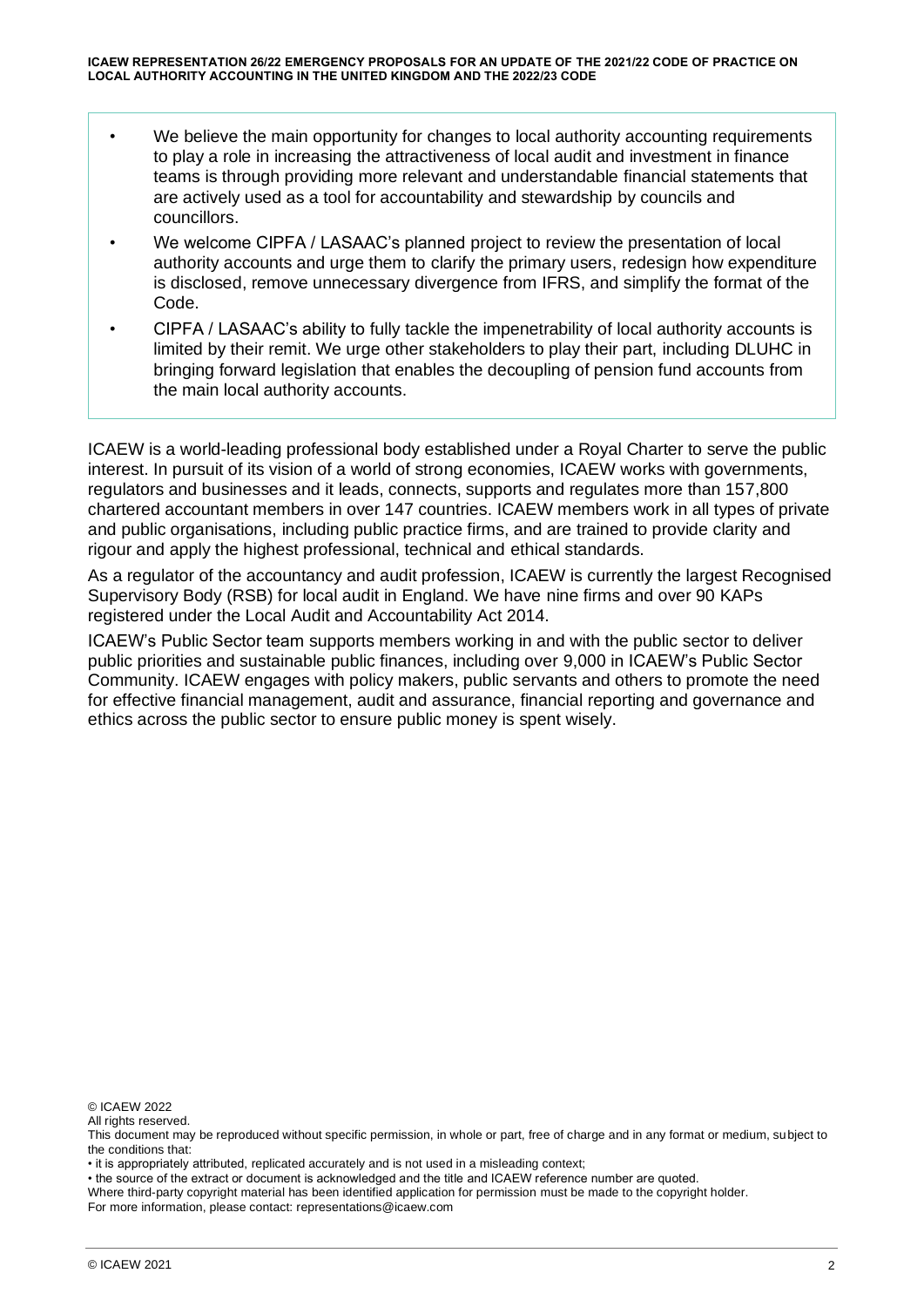# **INTRODUCTION**

- 1. We are responding to the CIPFA / LASAAC consultation on [emergency proposals for the](https://www.cipfa.org/policy-and-guidance/consultations/emergency-proposals-for-update-of-202122-and-2022223-codes)  [update of the 2021/22 Code of Practice on Local Authority Accounting in the United Kingdom](https://www.cipfa.org/policy-and-guidance/consultations/emergency-proposals-for-update-of-202122-and-2022223-codes)  [\("the Code"\) and the 2022/23 Code,](https://www.cipfa.org/policy-and-guidance/consultations/emergency-proposals-for-update-of-202122-and-2022223-codes) published on 3 February 2022.
- 2. This response has been prepared by ICAEW's public sector team in consultation with ICAEW's Public Sector Advisory Group, which includes representatives from audit firms and public sector bodies. We have also consulted with property valuation experts and members of the ICAEW's Financial Reporting and Technical and Practical Auditing Committees.
- 3. ICAEW is a body which acts in the public interest and whose members are accountable through compliance with a code of ethics. In that context we seek to play a constructive role in supporting local government and the bodies that work with it.
- 4. We would welcome the opportunity to meet with members of the CIPFA / LASAAC Board to discuss ideas for improving the presentation of local authority financial statements and explore how ICAEW can support their objectives.
- 5. CIPFA / LASAAC have launched this "exceptional consultation on time-limited changes to the Code to help alleviate current delays to the publication of audited financial statements" following a request from DLUHC as part of a [package of measures](https://www.gov.uk/guidance/measures-to-improve-local-audit-delays#section-3-proposed-measures-relating-to-accounting-and-audit-requirements) designed to address audit delays.
- 6. The package of measures announced by DLUHC follows its [technical consultation on the](https://www.gov.uk/government/consultations/local-audit-framework-technical-consultation/local-audit-framework-technical-consultation)  [local audit framework,](https://www.gov.uk/government/consultations/local-audit-framework-technical-consultation/local-audit-framework-technical-consultation) which closed in September 2021 but for which DLUHC have not yet published a complete feedback response. The consultation was part of the government's response to the recommendations in Sir Tony Redmond's [independent review into the](https://assets.publishing.service.gov.uk/government/uploads/system/uploads/attachment_data/file/916217/Redmond_Review.pdf)  [oversight of local audit and the transparency of local authority financial reporting](https://assets.publishing.service.gov.uk/government/uploads/system/uploads/attachment_data/file/916217/Redmond_Review.pdf) ("the Redmond Review").
- 7. ICAEW shares the concerns of DLUHC, CIPFA / LASAAC and other stakeholders about audit delays and the wider crisis in the local audit and reporting system. We have been working closely with DLUHC and other key stakeholders to develop proposals to address these pressing issues.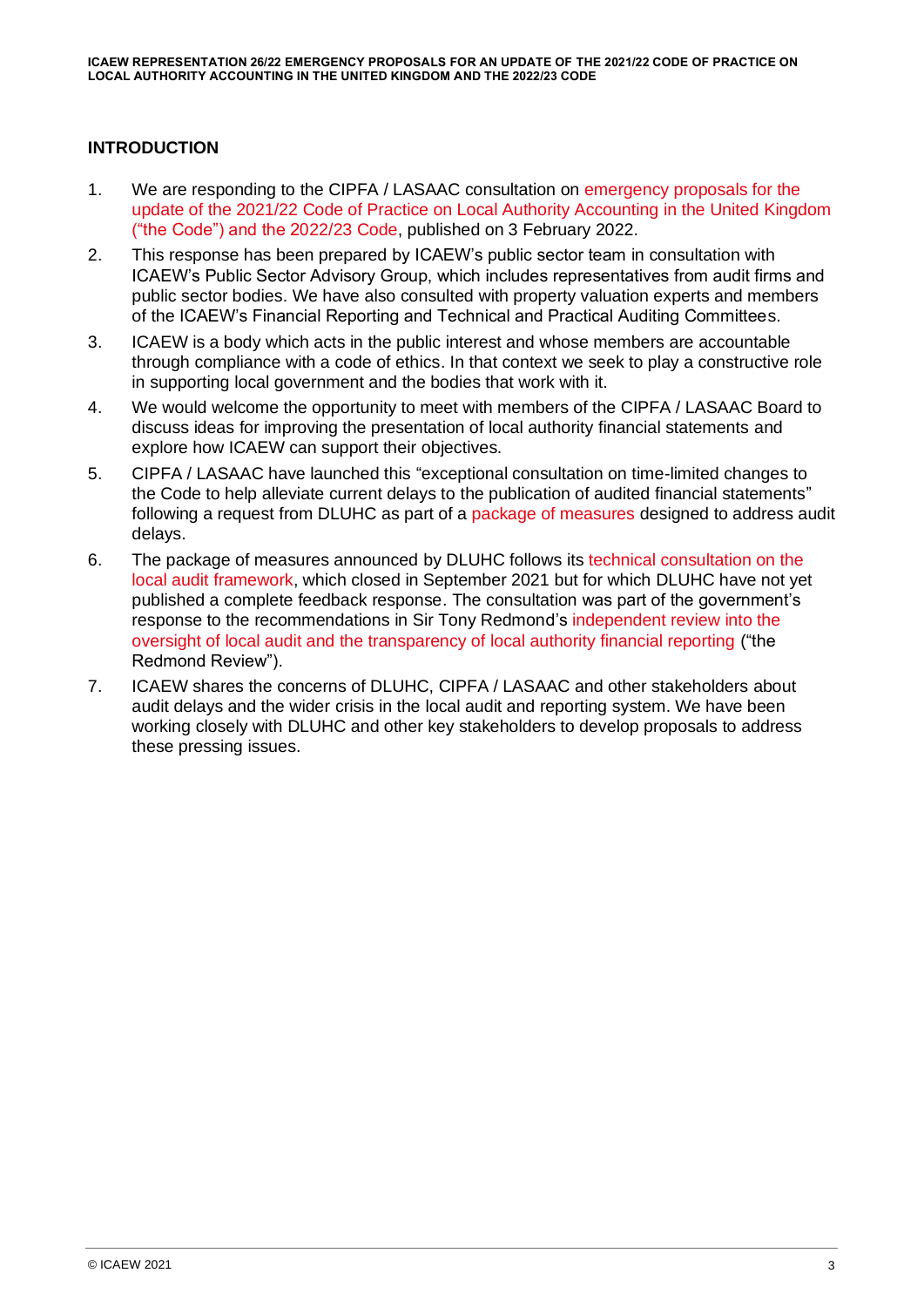# **CONSULTATION QUESTION RESPONSES**

#### **Valuation of operational property, plant and equipment**

### *Question 1a: Do you agree with the proposal that preparers should have the option to pause professional revaluation? If not, why not? Please provide reasons for your view.*

- 8. No. ICAEW welcomes many of the measures DLUHC announced in December 2021 to help tackle delays to the publication of audited financial statements, but we do not support the request for CIPFA / LASAAC to consider time-limited changes to the valuation of operational property. We are concerned that the proposals will not save the time anticipated and could create significant unintended consequences.
- 9. We share the concerns of CIPFA / LASAAC, DLUHC and other stakeholders about whether the effort currently expended by finance teams and auditors on the valuation of operational property is proportionate to the related risk. However, like the other issues that contribute to audit delays, we believe this requires a long-term solution. There is a risk that allowing a temporary pause in professional valuation reduces the priority with which key stakeholders seek this much-needed long-term solution.
- 10. A two-year pause in operational property valuations will also not help resolve the concerns about audit work on such valuations raised by the Financial Reporting Council (FRC) in recent audit quality monitoring reports and the differences in view that have emerged on whether these concerns are proportional to the risks involved.
- 11. Multiple stakeholders have expressed a view to ICAEW that the FRC's expectations over the work required on operational property valuation has led to disproportionate audit work effort. One experienced valuer told us that it took them as much time to respond to auditor challenge over the valuation of properties as performing the valuation itself.
- 12. A pause risks postponing the much-needed discussion that needs to take place between the FRC, CIPFA / LASAAC, auditors and other stakeholders to address this disconnect in priorities.
- 13. It is important DLUHC do not seek to solely use accounting requirement changes to resolve an issue that just as much relates to auditing as financial reporting. CIPFA / LASAAC are correct to note in Annex 2 that they cannot amend the auditor's definition of materiality or determine auditor work effort. There is a case that a long-term solution may involve changes to the audit requirements through amendments to [Practice Note 10: Audit of financial](https://www.public-audit-forum.org.uk/wp-content/uploads/2020/11/Practice-Note-10-Audit-of-Financial-Statements-and-Regularity-of-Public-Sector-Bodies-in-the-United-Kingdom-Revised-2020.pdf)  [statements and regularity of public sector](https://www.public-audit-forum.org.uk/wp-content/uploads/2020/11/Practice-Note-10-Audit-of-Financial-Statements-and-Regularity-of-Public-Sector-Bodies-in-the-United-Kingdom-Revised-2020.pdf) bodies in the United Kingdom ("Practice Note 10") as well as accounting requirement changes. For example, Practice Note 10 could instruct auditors to consider setting overall account materiality based on operational property assets but applying a lesser materiality to other transactions and balances as permitted by ISA 320.10.
- 14. The long-term solution must involve understanding the information needs of the primary users of local authority accounts and what they need the total operational property valuation for.
- 15. Making changes to the Code that result in, according to the consultation document, "not the best possible financial information that could be provided", could hinder information available for decision-making and accountability, potentially creating additional financial risk for councils in the future.
- 16. If users require property valued on a full revaluation basis in the future, we believe it is difficult to argue they do not require this for the 2021/22 accounting period. CIPFA / LASAAC may struggle to justify the reinstatement of the requirement to obtain professional valuations. Many local authorities are currently considering significant changes to their property portfolio because of changes to the Prudential Code, financial sustainability issues and the pressing need to invest in climate change adaptation measures. Just because an asset does not meet the definition of an investment property under IAS 40 or an asset held for sale under IFRS 5, does not mean that the local authority is not considering potential alternative uses and therefore requires an up-to-date valuation to be obtained.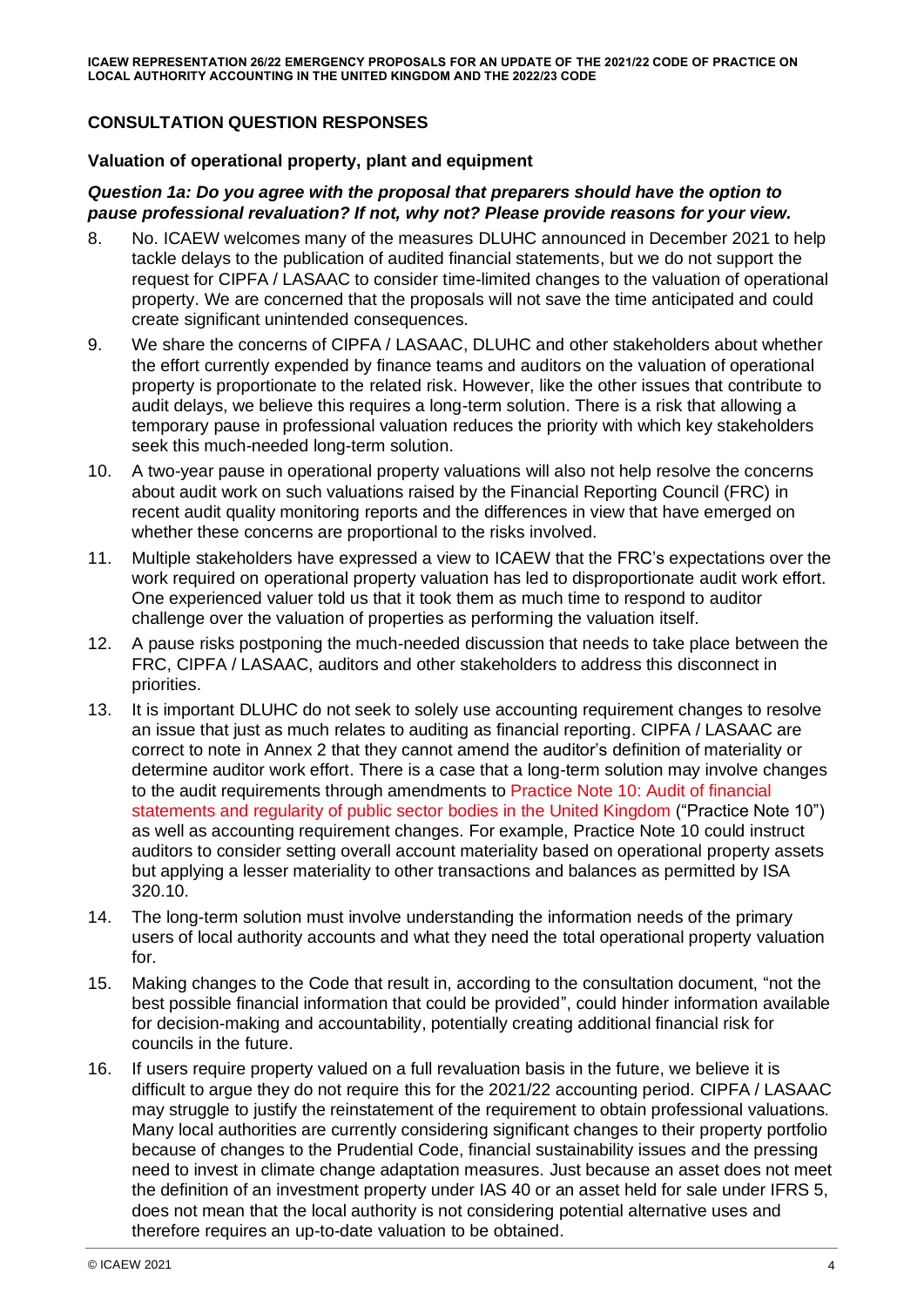- 17. We are also concerned that the requirement for local authorities to disclose in their accounting policies that their valuation method is "not intended to be an estimate of the account figure that would be achieved by applying full revaluations to all relevant property, plant and equipment assets". This disclosure risks sending the wrong message to preparers, councillors and the public about the importance and usefulness of accurate local authority accounts. However, we agree that this disclosure is necessary should the proposal be adopted to ensure transparency and avoid a situation where auditors are forced to challenge councils for not valuing property in line with their stated accounting policies.
- 18. It is important that the financial statements of local authorities are comparable so that users can assess relative performance. Providing an option to local authorities over whether to follow best practice has the potential to create confusion amongst both preparers and accounts users. In addition, there is a risk of significant inefficiencies and wasted effort if some local authorities initially opt for a full IAS 16-compliant revaluation approach in 2021/22 but then switch approach, perhaps based on challenge over the valuation from the auditors.
- 19. In addition, pausing property valuations may mean that auditors are less likely to identify underlying weaknesses in asset records and thus delay the local authority being aware of a significant issue it needs to resolve. This could result in officers and elected representatives making strategic decisions about properties based on inaccurate information. The Comptroller & Auditor General's (C&AG) report on [the Environment Agency's 2020-21](https://assets.publishing.service.gov.uk/government/uploads/system/uploads/attachment_data/file/1036016/EA_Annual_Report_2020.21.pdf)  [accounts](https://assets.publishing.service.gov.uk/government/uploads/system/uploads/attachment_data/file/1036016/EA_Annual_Report_2020.21.pdf) highlights how difficult it can be for an entity to return to an IAS 16-compliant revaluation method when the lack of professional revaluations has masked poor underlying record keeping.
- 20. Assuming the pause is temporary as intended, we are concerned that any alleviation of delays will also be temporary. There is likely to be significant additional workload on auditors and finance teams when the requirement to obtain professional valuations is re-introduced as local authorities catch up with missed valuations.

## *Question 1b: Additionally, do you agree with the proposal that preparers should have the option to pause professional revaluation and adopt an indexation approach to 2021/22? If not, why not? Please provide reasons for your view.*

- 21. We understand why CIPFA / LASAAC are proposing to adopt an indexation approach. An indexation approach could partly mitigate the risk of the current economic volatility or increased home working resulting in the carrying valuation in the 2021/22 accounts being significantly different from those if full professional revaluations were carried out.
- 22. However, it may be very difficult to identify a single suitable index for the multitude of different types of operational properties held by local authorities. An index appropriate for an office block with a 99-year lease in Newcastle is unlikely also to be relevant to a school in Westminster with a covenant preventing sale.
- 23. We would, however, warn against setting multiple different indices as this creates complexity and risks negating any potential time savings for accounts preparers. In addition, councils hold buildings with multiple uses that are unlikely to fit neatly into a particular category, creating the risk of confusion, inconsistency and unnecessary disagreement between auditors and preparers.

## *Question 1c: If you support this proposal but the impacts for 2021/22 are minimal, so that audit timeliness issues remain, would you support either of these changes being explored for the 2022/23 Code?*

24. We do not support basing decisions on the Code requirements on whether there are audit timeliness issues in a given year. In any case, it is difficult to assess the impact of pausing professional valuation as many factors contribute to audit delays. The objective of the Code must be to ensure users have the best possible information. If preparers cannot provide the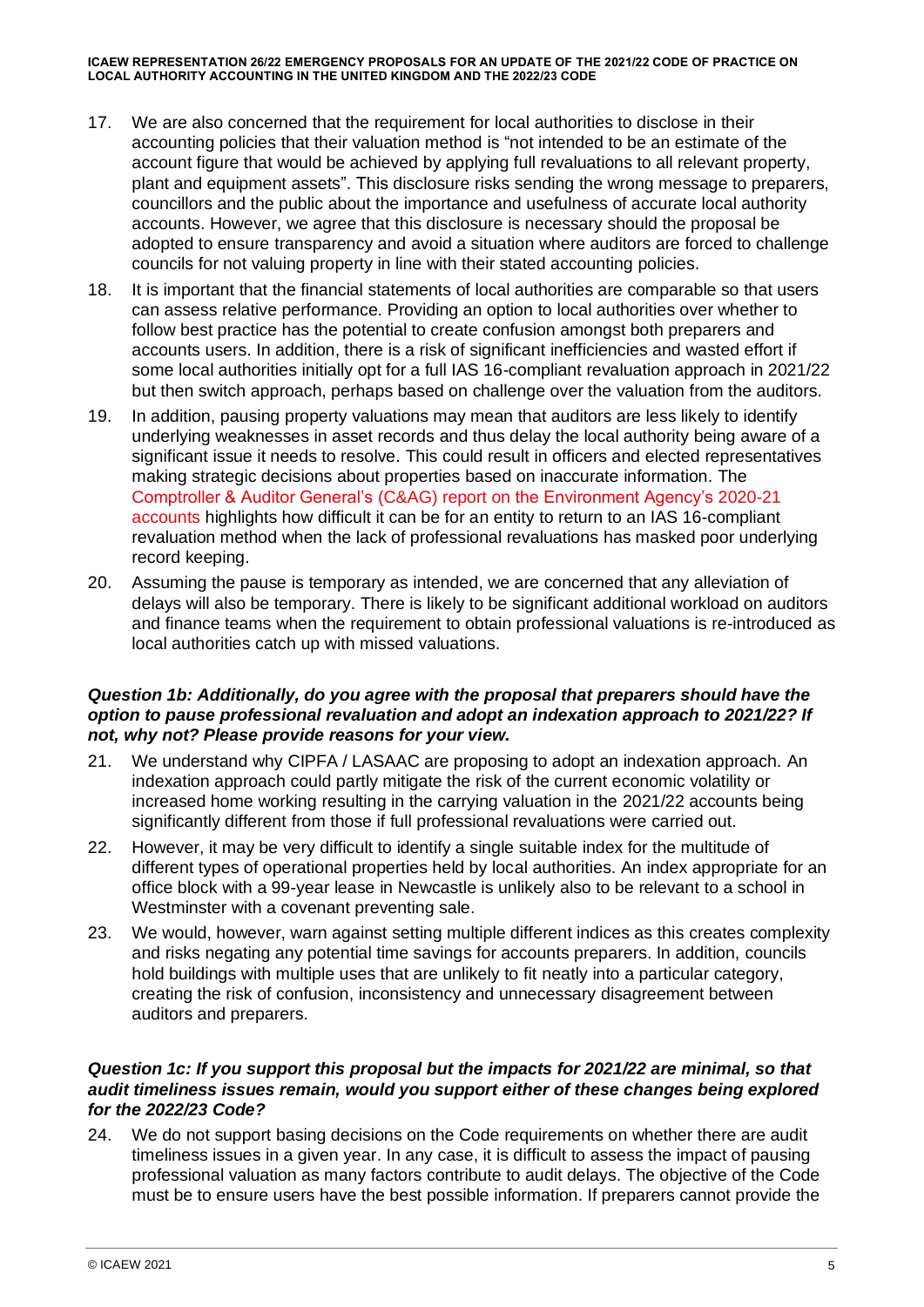best possible information, it is important this is identified by auditors, audit committees are informed, and the issue is resolved.

- 25. ICAEW believes CIPFA / LASAAC must provide certainty by setting the 2022/23 code requirements in line with their normal timetable. Waiting for the results of 2021/22 audits risks another change at short notice, harming the ability of finance teams and auditors to plan their resource requirements and procure the valuation services they require. CIPFA / LASAAC also need to provide certainty on their plans post 2022/23 to provide the information firms require to accurately price bids in the ongoing PSAA procurement round rather than relying on the burdensome fee variation process at a later date.
- 26. The longer the length of the pause, the greater the risk that the carrying valuations in local authority accounts do not reflect the number that would be recognised if professional valuations were carried out. This means there is the potential for large movements in the Comprehensive Income and Expenditure Statement when professional valuations are reinstated. These movements could mislead users about financial performance and could be out of line with the principle of accruals accounting that movements in valuation should be recorded in the year that they occur.

## *Question 2: Do you have any comments on the impact of the adoption of this approach on preparers or auditors? If so, please provide more information.*

- 27. This change may not result in the anticipated time savings for preparers of accounts. One of the most significant burdens on finance teams involved in the valuation process is preparing accurate information about their asset portfolio for the professional valuers. This information is still required by auditors to verify the asset figure in the accounts even if professional valuations are paused and, in many cases, local authorities will have already prepared the information needed by professional valuers in 2021/22.
- 28. Local authority finance teams will still have to carry out reviews of their property for impairment in line with the requirements of 4.7.2.9 of the Code. We are concerned that some local authorities may misinterpret the new requirements to imply that impairment reviews are not required for operational property, leading to further audit delays.
- 29. The change in approach will also mean accounts preparers will need to spend time writing "additional commentary in the disclosures" and amending their accounting policies. They will then have to devote more time reversing these changes when the current requirements are reintroduced. We believe that time spent by local authority finance teams on their accounts disclosures is better spent ensuring that significant accounting policies, such as the Minimum Revenue Provision, are better explained and removing the many boilerplate or immaterial disclosures that clutter many local authority accounts.
- 30. In many cases, local authorities will have already commissioned their property valuations for 2021/22 and the valuers may even have already carried out the valuations. Even where this has not occurred, the local authority may face significant wasted costs if they cancel the valuation contracts at this point.
- 31. Temporary apparent relaxations of accounting requirements carry an inherent risk of inconsistent work effort amongst preparers and auditors. Auditors will still have to perform sufficient work to obtain assurance that local authorities have complied with the revised Code and valued property in line with their stated accounting policies.
- 32. Auditors may have different views on additional work required to obtain assurance that the carrying valuation of operational property in the 2021/22 accounts represents a true and fair view. In addition, while the proposed changes do not result in the Code becoming a special purpose framework under ISA 800, some auditors may judge that it is necessary to include an emphasis of matter paragraph in the audit report under the requirements of ISA 701. If these changes are introduced, we urge the National Audit Office and the FRC to publish clear guidance on their expectations of auditors.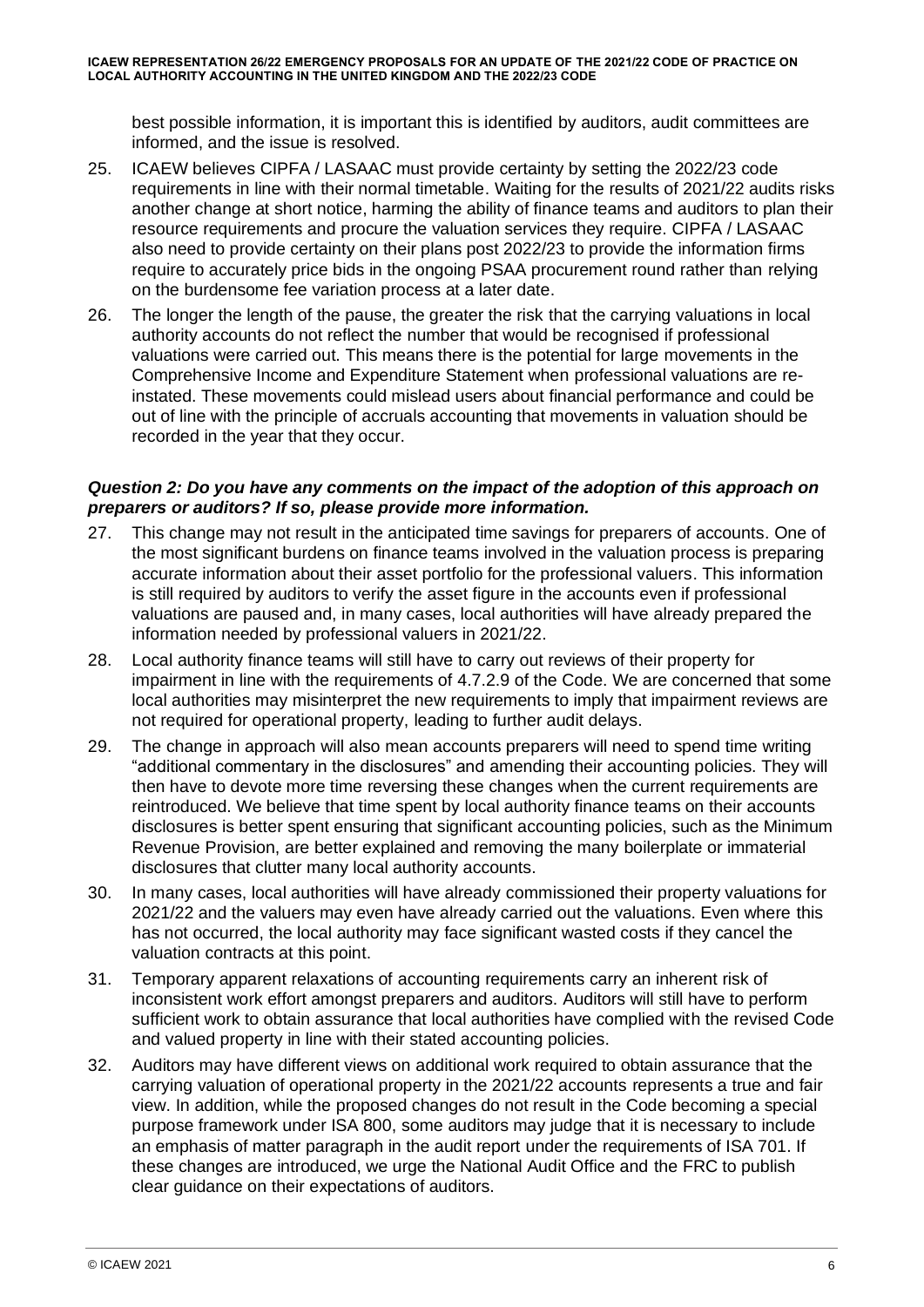- 33. Some auditors included an emphasis of matter paragraph in their 2019/20 reports because of material uncertainties in the valuation of operational property. This meant they assessed it was "fundamental to a user's understanding" of 2019/20 local authority accounts. Temporarily removing the requirement to obtain a professional valuation suggests that valuations are not important to a user's understanding and risks undermining the auditor's iudgements
- 34. Changing the requirements for 2021/22 and potentially subsequent years does nothing to help the substantial number of unfinished audits from 2020/21 or earlier years that have been delayed because of issues related to the valuation of property. In contrast, it risks giving the impression that reduces the urgency with which certain local authorities seek to address the issues and ensure the completion of these delayed audits.

## *Question 3: If you support this approach, do you consider that the approach should be available to all local authorities, restricted to England, or determined on a jurisdiction basis reflecting the view of the relevant government?*

- 35. We believe a consistent approach is required for all local authorities. It is neither practical nor desirable that English local authorities might be permitted to report under less rigorous standards than their counterparts in the other UK nations. The multiple year audit delays experienced by some local authorities in England are often closely associated with significant financial sustainability issues. This makes it more rather than less important that councils have access to the best available financial information to make decisions, which may include sales of operational property for example.
- 36. We are, however, concerned that the potential for the need for catch up valuations risks spreading the pressing problems with delays to the other nations of the UK. For us, this is a powerful argument against the proposals in their entirety rather than a signal that the approach should only be available in England.

# *Question 4: If you support this approach in principle, do you consider that it is appropriate for all operational property, plant and equipment, including for example, Housing Revenue Account assets?*

- 37. Notwithstanding our comments above, we believe the same approach should be applied to all operational property, plant and equipment for short-term changes of this nature.
- 38. A long-term approach may involve different requirements for different types of assets. An accurate market valuation of a town hall that an authority is considering selling may be more relevant than an accurate valuation of a school building with covenants preventing an alternative use.
- 39. However, attempting to create different approaches for different types of operational property risks reducing any potential time savings by creating complexity. It also potentially introduces new judgements for finance teams and auditors about the category into which an asset falls.

# *Question 5: Do you have any other comments on the proposal?*

40. One of the many issues caused by the delays to the publications of audited local authority financial statements is that it results in significant delays to the publication of the WGA. The 2019-20 WGA has still not been published. The proposal, however, will make the requirements for property valuations in local authority accounts out of line with the requirements for central government in the Financial Reporting Manual (FReM), creating significant issues for the preparation of the WGA. If HM Treasury requires local authorities to obtain professional valuations for the WGA, then the proposal will not save any time. If it does not, this will result in an additional qualification to the WGA, undermining its credibility and usefulness.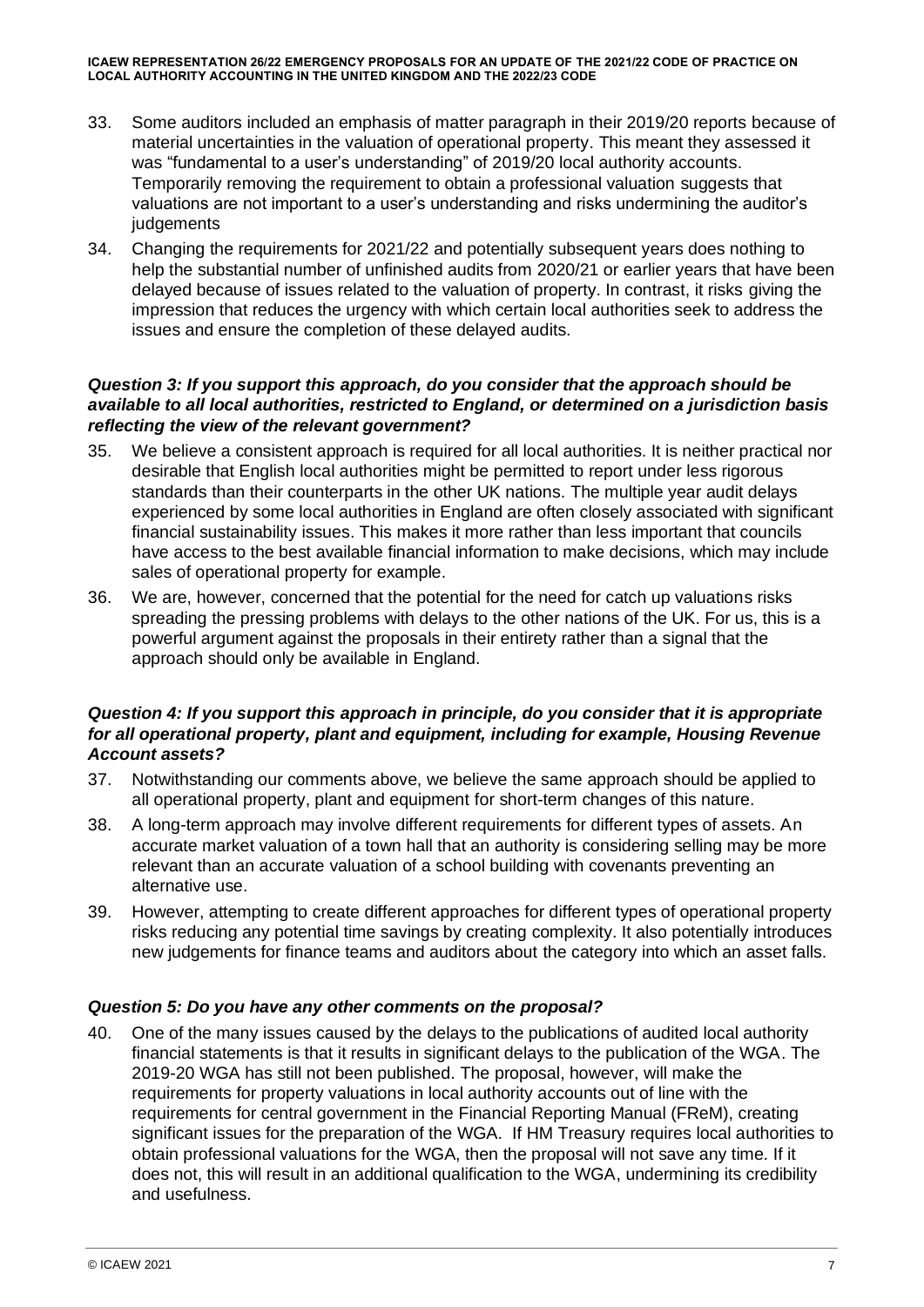- 41. The debate around whether the requirements over the revaluation of operational property is proportionate is not confined to local government as it also applies to central government, the NHS and academy schools. For example, the Department for Education had to invest significant resources in 2016/17 to support the carrying valuation of operational property in the Academy Schools Sector Consolidated Accounts (SARA). It is reasonable to argue that the valuation of a school that cannot be sold is no more relevant to users of the SARA or an academy trust's accounts than it is to users of a local authority accounts.
- 42. We welcome that HM Treasury has announced a review of the valuation of operational property in the public sector. Whilst we appreciate that any proposals arising from the review will not help alleviate audit delays in 2021/22, we believe this is far more likely to result in the establishment of a sustainable and proportionate approach to operational property valuation across the public sector.

# **Deferred implementation of IFRS 16**

## *Question 6: Do you support the further deferral of IFRS 16 implementation to reduce auditor/preparer workload? If not, why not? Please provide reasons for your view.*

- 43. No. The deferral of IFRS 16 implementation does not reduce auditor or preparer workload, it merely defers it to future years. This could undermine efforts to address delays to the publication of audited local authority financial statements in the long term.
- 44. Local authority finance teams with well-maintained lease records should already have the majority of the information they need to calculate the asset and liability figures for the balance sheet, as well as the depreciation and interest to be recorded. Some local authorities may have already performed the calculations for the 2021/22 opening balances meaning deferral will have very little impact on the timeliness of the publication of their audited financial statements.
- 45. The accurate inventory of lease contracts required for adoption of IFRS 16 also provides a valuable resource for local authorities to ensure that leased property is being used in the most efficient way and to identify any leases that are can be renegotiated or terminated. Deferral risks delayed identification by auditors or finance teams of weaknesses in lease records, depriving finance teams of the potential opportunity to address this weakness in internal controls on a timely basis.
- 46. As the consultation document states, "IFRS 16 provides significantly better information than IAS 17". IFRS 16 brings leases longer than a year onto the balance sheet, providing users of the financial statements with a much clearer picture of an entity's assets and liabilities. It removes perverse accounting incentives, such as avoiding minimum revenue provision charges, to lease assets when it would be better value for money to purchase them. Recent changes to the Prudential Code and the significant pressures on usable reserves make this particularly relevant to local authorities at the current time.
- 47. The adoption of IFRS 16 also provides the opportunity for more relevant accounting policy disclosures that help users understand the change, the nature of the assets leased, and any key judgments made. Too many local authority financial statements currently contain boilerplate disclosures about leases that provide no relevant information for users. For example, we identified one 2020/21 district council's financial statements that included over 1.5 pages paraphrasing IAS 17 in its explanation of its policy for finance leases before disclosing that it did not hold any.
- 48. We also question how much of an impact the proposal will have in alleviating delays to the publication of audited financial statements. A local authority's lease portfolio is unlikely to change significantly in the final months of the year so local authorities should be able to perform most the calculations in advance of the busy year end period. Auditors should also be able to assess these calculations and the underlying evidence for them away from the peak audit period.
- 49. We are also concerned that a further deferral so close to the planned date of implementation could create additional work for local authority finance teams. Local authorities will have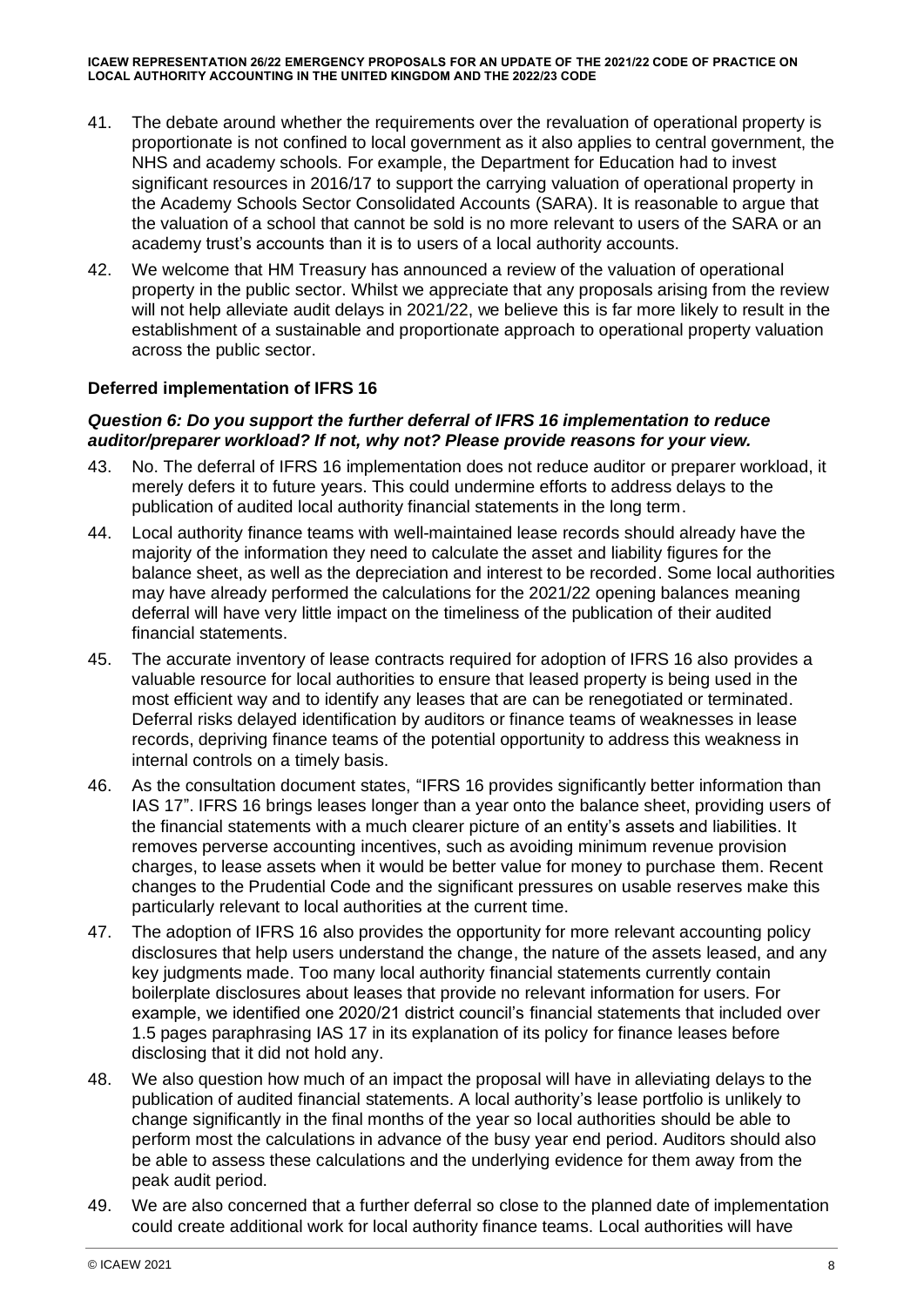already set their budgets, financial projections, and forecasts of prudential indicators based on the assumption that operating leases will move on to the balance sheet on 1 April 2022.

## *Question 7: Do you have any comments on the practical impact of the adoption of this approach? Please provide details to support your view.*

- 50. The 2023/24 audit and reporting cycle may be the first of the next PSAA appointment period so local authorities could have new auditors. The first year of an audit usually requires additional work so that the auditor can familiarise themselves with the audited body. In addition, the procurement may result in new entrants to the local audit market. We would be particularly concerned about placing the additional burden of auditing the transition to IFRS 16, as well as potentially three years of 'catch up' property valuations, as part of the 2023/24 audit.
- 51. We agree with the statement in the consultation document that "the lack of audited figures on an IFRS 16 basis will be problematic for Whole of Government Accounts and government financial statistics". The government financial statistics are important because they influence the UK's major macroeconomic policy decisions, the confidence of markets in the UK government's financial position and the government's overall management of its balance sheet. If local authorities cannot provide the audited information needed for these statistics in a timely manner, this should be a message that action is required to increase capacity rather than that the requirements should be disregarded.

# *Question 8: Do you have any comments on the jurisdictional application of this approach?*

52. As with the requirements over the valuation of property, ICAEW does not support the CIPFA / LASAAC code permitting divergence in reporting standards between bodies in England and those in the remainder of the UK.

## *Question 9: Do you have any other comments on the proposal?*

- 53. ICAEW strongly supports CIPFA / LASAAC in basing the Code on International Financial Reporting Standards (IFRS). IFRS are globally recognised for high standards in reporting. Their use in local government permits comparisons with central government and the private sector, as well as making it easier for those with experience of private sector or central government financial reporting to move into local government accounting and audit. The Code's adoption of IFRS has also resulted in more transparent disclosures, such as in respect of future expected credit losses of financial instruments following the implementation of IFRS 9.
- 54. CIPFA / LASAAC adapts IFRS where there are differences in the circumstances of local government compared to companies and has already consulted on adaptations of IFRS 16. Accurate and transparent information about the lease portfolio is just as relevant to local authorities as other entities so we do not believe there is justification for further departure from IFRS.
- 55. Companies implemented IFRS 16 in 2019, while central government and the NHS are adopting it with effect from 1 April 2022. Further deferral would leave local authorities as outliers in the UK reporting landscape, and risks sending the wrong message about the credibility of local government accounting when there is a need to make the sector more attractive to talent to address resource and skills gaps.

## **Further comments**

*Question 10: Do you have any other comments on the issue of the timeliness of the publication of audited financial statements in local government and the impact on the Code?*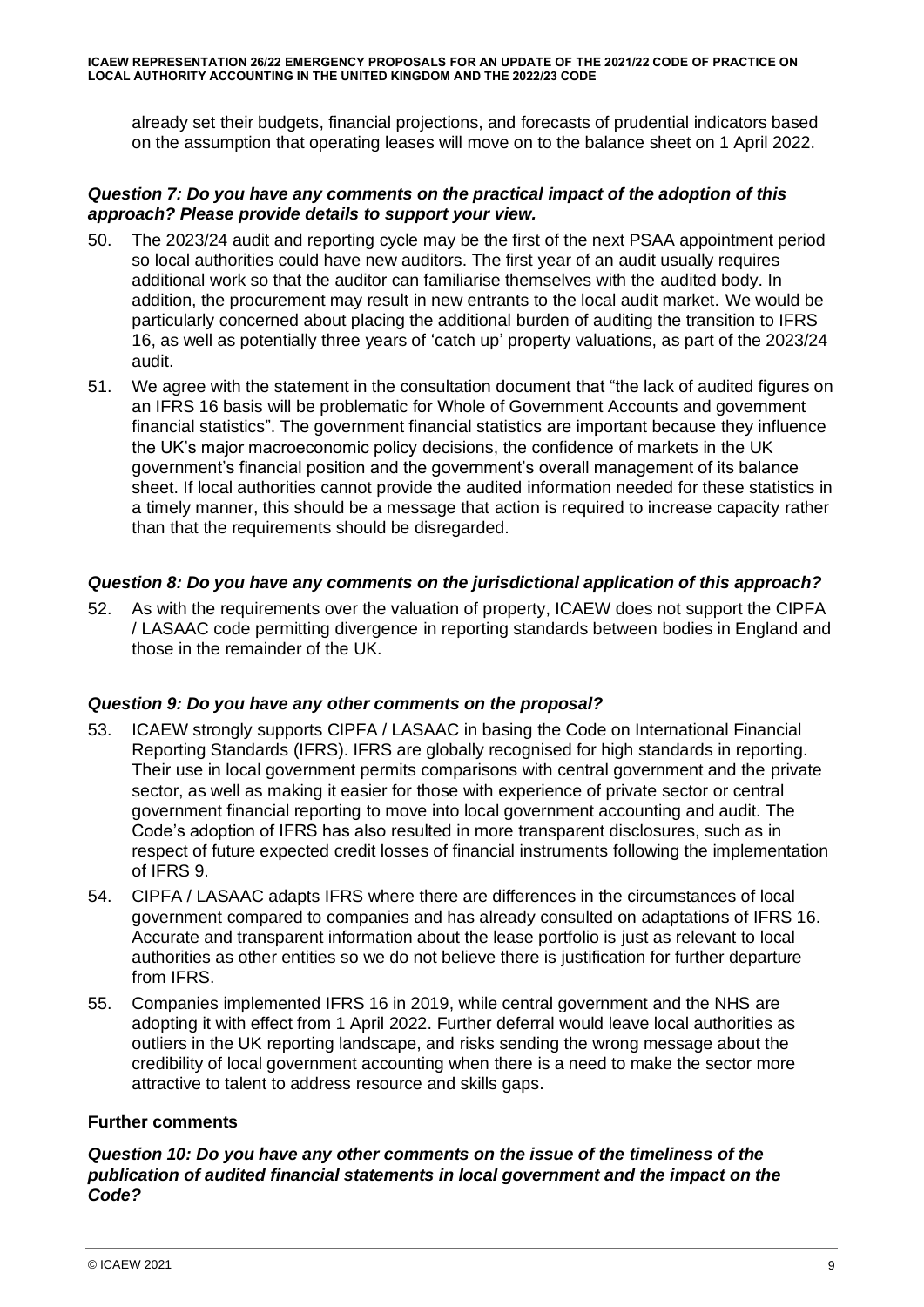- 56. As we stated in our [response](https://www.icaew.com/-/media/corporate/files/technical/icaew-representations/2021/icaew-rep-89-21-mhclg-consultation.ashx) to the [technical consultation on the local audit framework,](https://www.gov.uk/government/consultations/local-audit-framework-technical-consultation/local-audit-framework-technical-consultation) there are many contributing factors behind the current severe audit delays. We therefore strongly agree with the DLUHC's view that a "whole system response is needed" and that "it will take some time for the system to come right".
- 57. Such a whole system response should address underlying issues in the quality of financial reporting. Timely audit relies on high quality draft accounts, well-maintained financial records and supporting evidence provided to auditors on a timely basis.
- 58. Key to improving the quality of local authority reporting is addressing Sir Tony Redmond's conclusion that local authority accounts are "impenetrable". ICAEW believes that this impenetrability has contributed to an inaccurate but prevalent view amongst some finance teams, elected councillors and audit committees that local authority financial statements are principally a compliance exercise. This has in turn resulted in the under-investment in financial reporting teams, a major contributory factor in significant levels of error in draft accounts, poor quality working papers provided to auditors, poor quality disclosures, and resulting audit delays.
- 59. ICAEW welcomes that CIPFA / LASAAC have rejected some of the suggestions contained in Annex 2. In our view, there is no justification for dropping basic financial reporting requirements such as preparing group financial statements or providing adequate IFRSbased disclosures on pension fund assets. These suggested options would create significant future problems and undermine local authority financial accountability.
- 60. However, we are concerned that the proposed temporary reductions in financial reporting standards still risk reinforcing the inaccurate view that financial statements are principally a compliance exercise. ICAEW believes a longer-term approach is required that ensures accruals-based accounts better meet the decision-making needs of users and are viewed as important documents for communicating key financial information to facilitate essential local accountability.
- 61. A higher profile for local authority accounts could also help tackle audit delays in other ways. It could help make local audit more attractive to new entrants, alleviating some of the capacity and retention issues. Better use of accounts by audit committees and councillors could reduce audit risk by ensuring better challenge of management and increased focus on strengthening financial controls.
- 62. We therefore believe the best way for CIPFA / LASAAC to help address local authority audit delays is through considering what changes to the Code can improve the understandability of the financial statements.
- 63. We strongly welcome that CIPFA / LASAAC will be undertaking a project to see how the presentation of local authority accounts can be improved.
- 64. Local authorities often closely follow the model accounts contained in the Code of Practice on Local Authority Accounting in the United Kingdom Guidance Notes (the Guidance Notes), produced by CIPFA's Local Authority Accounting Panel (LAAP). Therefore, we believe it is vital that CIPFA / LASAAC work closely with LAAP on this project.
- 65. Possible ideas that CIPFA / LASAAC and LAAP may want to consider that could improve local authority accounts include:
	- Design the Code on the basis that councillors are the primary users of local authority financial statements, similar to how the FReM identifies Parliament as the primary user of central government departmental financial statements.
	- Implement Redmond's recommendation of a standardised statement of service information and remove the expenditure and funding analysis.
	- Redesign the income and expenditure statement to provide a more understandable view of the financial performance of each local authority and its group.
	- Require the inclusion of a segmental analysis note on a standardised basis to enable better insight into performance in a way that enables comparability between local authorities.